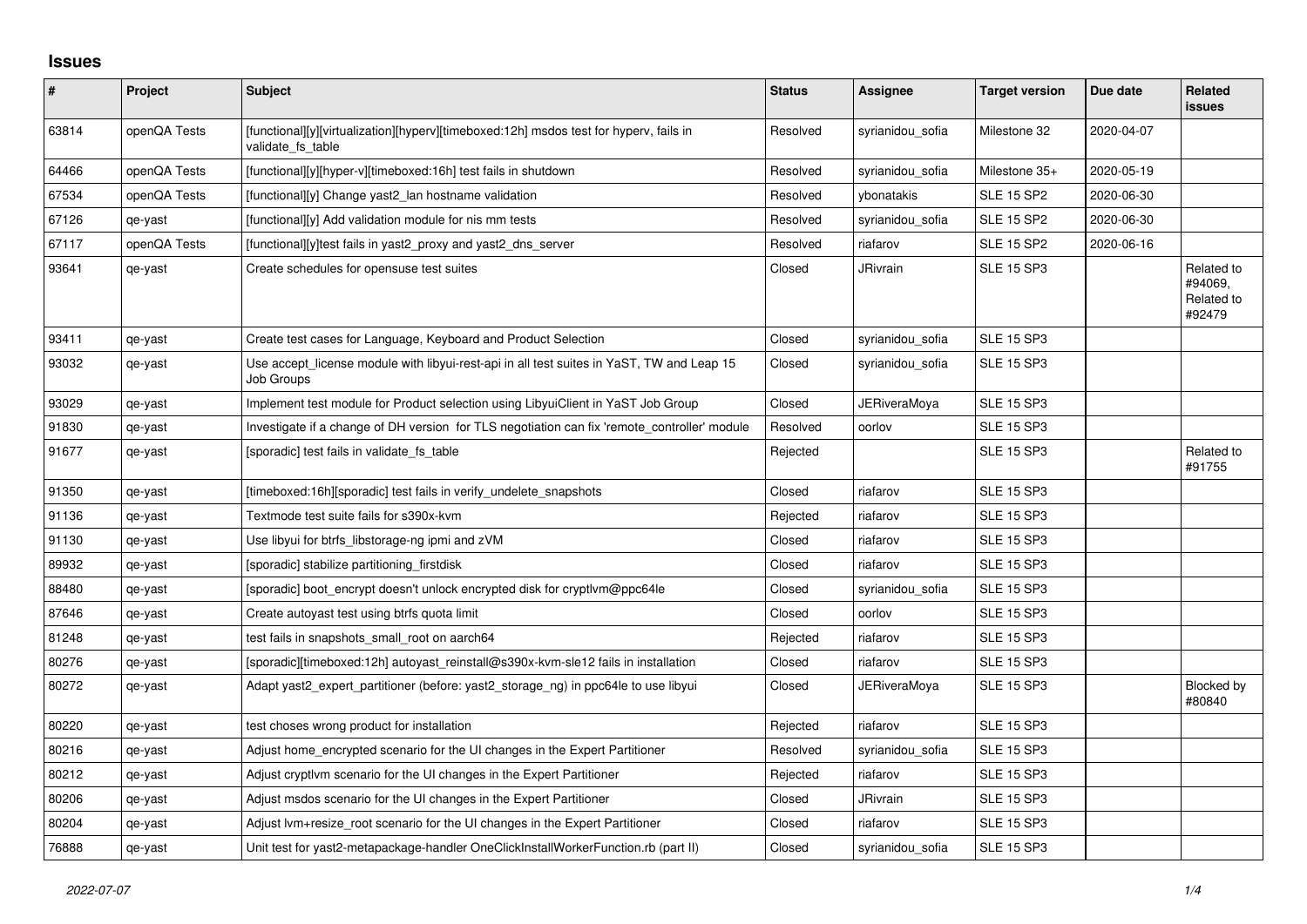| $\vert$ # | Project                  | Subject                                                                             | <b>Status</b> | Assignee            | <b>Target version</b> | Due date   | Related<br><b>issues</b>                                                                           |
|-----------|--------------------------|-------------------------------------------------------------------------------------|---------------|---------------------|-----------------------|------------|----------------------------------------------------------------------------------------------------|
| 76885     | qe-yast                  | Unit test for yast2-metapackage-handler OneClickInstallWorkerFunction.rb (part I)   | Resolved      | oorlov              | <b>SLE 15 SP3</b>     |            |                                                                                                    |
| 76879     | qe-yast                  | Unit test for yast2-metapackage-handler OneClickInstall.rb (part I)                 | Resolved      | syrianidou_sofia    | <b>SLE 15 SP3</b>     |            |                                                                                                    |
| 75424     | qe-yast                  | [sporadic] test fails in force_scheduled_tasks                                      | Closed        | <b>JERiveraMoya</b> | SLE 15 SP3            |            |                                                                                                    |
| 73642     | qe-yast                  | Modify allmodules+allpatterns+registration test suite                               | Closed        | riafarov            | <b>SLE 15 SP3</b>     |            | Related to<br>#73645                                                                               |
| 73477     | qe-yast                  | Modify firstboot configuration for yast2_firstboot_custom                           | Closed        | JRivrain            | <b>SLE 15 SP3</b>     |            |                                                                                                    |
| 73474     | qe-yast                  | Add more modules to yast2 firstboot                                                 | Closed        | JRivrain            | <b>SLE 15 SP3</b>     |            |                                                                                                    |
| 73471     | qe-yast                  | Enable yast2 firstboot in textmode                                                  | Closed        | JRivrain            | <b>SLE 15 SP3</b>     |            |                                                                                                    |
| 73363     | qe-yast                  | sporadic failure for btrfs_libstorage-ng@64bit-ipmi                                 | Closed        | riafarov            | <b>SLE 15 SP3</b>     |            |                                                                                                    |
| 73096     | qe-yast                  | [sporadic] msdos test fails in validate fs table                                    | Rejected      | JRivrain            | <b>SLE 15 SP3</b>     |            |                                                                                                    |
| 71653     | openQA Tests             | [y][timeboxed:20h] Investigate sporadic failure in prepare test data                | Resolved      | syrianidou sofia    | SLE 15 SP3            | 2020-10-06 |                                                                                                    |
| 71641     | openQA Tests             | [y] test fails in sshd for ppc64le-hmc-4disk                                        | Resolved      | riafarov            | <b>SLE 15 SP3</b>     | 2020-10-06 |                                                                                                    |
| 71122     | qe-yast                  | [y][timeboxed:12h] Organize and open tickets for yast-matepackage-handler unit test | Resolved      | syrianidou_sofia    | <b>SLE 15 SP3</b>     |            |                                                                                                    |
| 71116     | qe-yast                  | [y] Add OpenQA test for OneClickInstall                                             | Closed        | JERiveraMoya        | <b>SLE 15 SP3</b>     |            |                                                                                                    |
| 69754     | openQA Tests             | [y][u] tests fail in bootloader start for ppc64le - PowerVM workers not available   | Resolved      | szarate             | SLE 15 SP3            |            | Related to<br>#69406,<br>Related to<br>#68980,<br>Related to<br>#68977, Has<br>duplicate<br>#70474 |
| 69751     | openQA Tests             | [y] Module validate_encrypt fails on s390x-kvm-sle12                                | Resolved      | riafarov            | <b>SLE 15 SP3</b>     | 2020-09-08 | Has<br>duplicate<br>#69991                                                                         |
| 69658     | openQA Tests             | [y] test fails in yast2 control center                                              | Resolved      | riafarov            | <b>SLE 15 SP3</b>     |            |                                                                                                    |
| 69655     | qe-yast                  | [y][timeboxed:12h] Modify check in autoyast installation test                       | Resolved      | vbonatakis          | <b>SLE 15 SP3</b>     | 2020-10-06 |                                                                                                    |
| 67903     | openQA Tests             | [y][functional] Set partial sync for Debug and Source repositories                  | Resolved      | JERiveraMoya        | <b>SLE 15 SP3</b>     | 2020-07-14 |                                                                                                    |
| 67732     | openQA Tests             | [functional][y] Add yast2 lang module for other than 64bit machines                 | Resolved      | oorlov              | <b>SLE 15 SP3</b>     | 2020-07-14 |                                                                                                    |
| 97328     | qe-yast                  | test fails in yast2_lan_restart_*                                                   | Rejected      |                     |                       |            |                                                                                                    |
| 92242     | qe-yast                  | Create the conditions for libyui tests on textmode running system                   | Rejected      |                     |                       |            |                                                                                                    |
| 90851     | qe-yast                  | SLE 15 SP3 Release Candidate 2 exploratory testing                                  | Resolved      | syrianidou_sofia    |                       |            |                                                                                                    |
| 90692     | openQA<br>Infrastructure | [sporadic] script_output getting wrong output on aarch64                            | Rejected      |                     |                       |            |                                                                                                    |
| 80210     | openQA Tests             | [ppc64le] ppc64le-hmc tests fail in bootloader_start                                | Rejected      | riafarov            |                       |            |                                                                                                    |
| 73093     | qe-yast                  | [y] test fails in installation                                                      | Rejected      |                     |                       |            |                                                                                                    |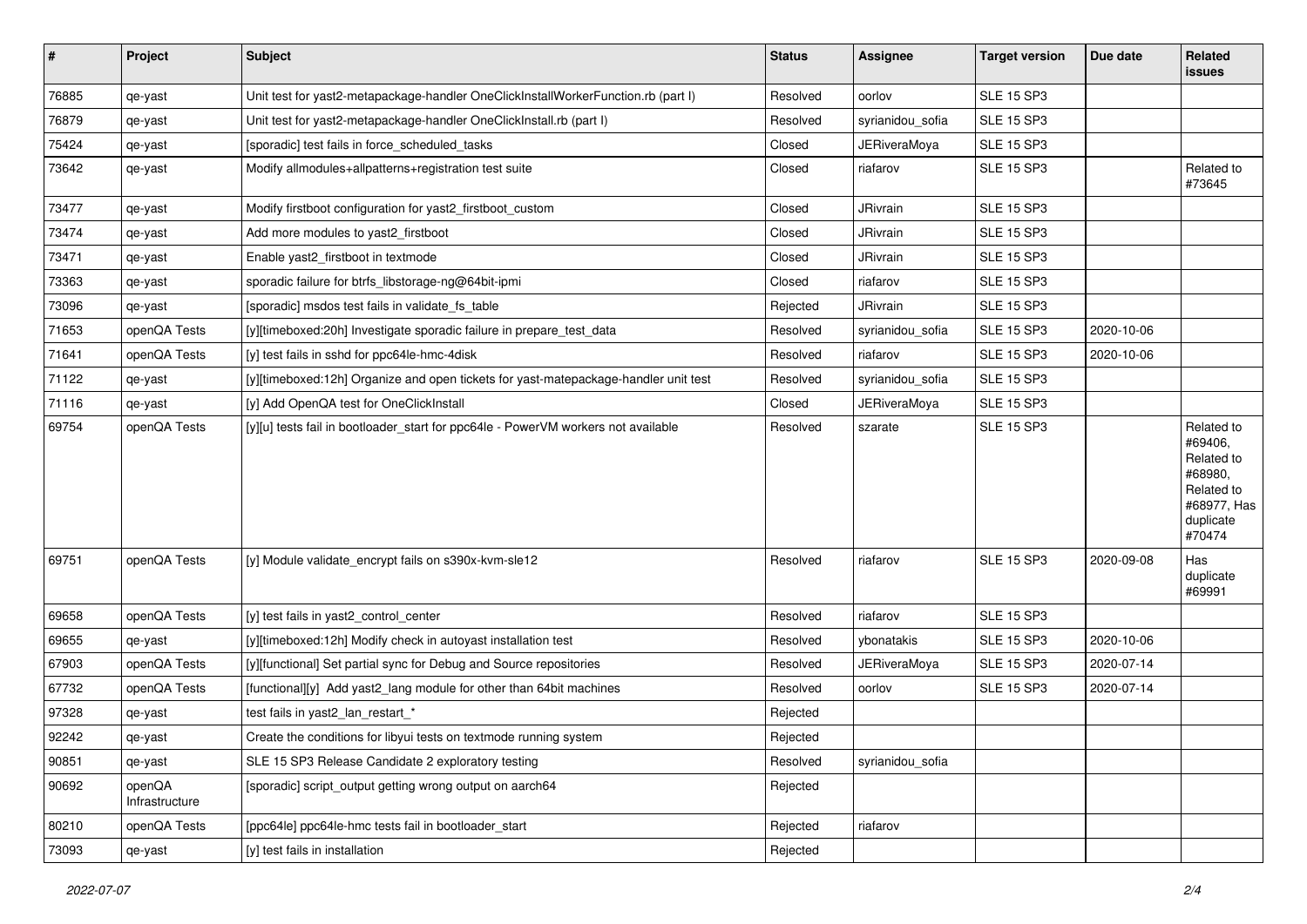| #      | Project        | <b>Subject</b>                                                                                           | <b>Status</b> | Assignee            | <b>Target version</b> | Due date   | Related<br>issues    |
|--------|----------------|----------------------------------------------------------------------------------------------------------|---------------|---------------------|-----------------------|------------|----------------------|
| 71638  | openQA Tests   | [y] test fails in validate_fs_table                                                                      | Rejected      |                     |                       |            |                      |
| 68764  | openQA Tests   | [functional][y] yast2_gui@svirt-xen-hvm fails when retriggered, if parent create_hdd_gnome<br>has failed | Rejected      |                     |                       |            |                      |
| 67822  | openQA Project | [tools] When using refspec for svirt-xen-hvm, openQA-SUT-2 fails                                         | Resolved      | okurz               |                       | 2020-06-23 |                      |
| 67672  | openQA Tests   | [functional][y] Extend coverage of yast2_gui test modules                                                | Rejected      |                     |                       |            |                      |
| 67537  | openQA Project | [tools] Not possible to change hostname on Xen tests.                                                    | Resolved      | okurz               |                       | 2020-06-20 |                      |
| 67120  | openQA Tests   | [functional][y]test fails in zypper_ref while trying to use root-virtio-console.                         | Resolved      | dzedro              |                       | 2020-06-16 | Related to<br>#67174 |
| 64325  | openQA Tests   | [functional][y] Add check in autoyast installation test with wrong autoyast profile path                 | Resolved      | syrianidou sofia    |                       | 2020-05-05 |                      |
| 64204  | openQA Tests   | [functional][y] test fails in yast2_lan_restart                                                          | Resolved      | syrianidou_sofia    |                       | 2020-03-10 |                      |
| 63922  | openQA Tests   | [functional][y] Sporadic failure of mediacheck module in mediacheck@svirt-hyperv-uefi test<br>suite      | Rejected      |                     |                       |            |                      |
| 63460  | openQA Tests   | serial console stopped working on hyperv                                                                 | Rejected      | okurz               |                       |            |                      |
| 102638 | qe-yast        | Investigate black screen between lockscreen                                                              | Closed        | dzedro              | Current               |            |                      |
| 102515 | qe-yast        | validate_self_update greps only in /var/log/y2log and misses compressed logs                             | Closed        | JERiveraMoya        | Current               |            |                      |
| 102074 | qe-yast        | Create test scenario for displaying a custom proposal set during ay installation                         | New           |                     | Current               |            |                      |
| 101370 | qe-yast        | test fails in yast2_firewall due to recent modification the interface zone                               | Blocked       | rainerkoenig        | Current               |            |                      |
| 101163 | qe-yast        | test fails in yast2_lan_restart_vlan                                                                     | Rejected      |                     | Current               |            |                      |
| 99354  | qe-yast        | test fails in root_simple_pwd                                                                            | Rejected      |                     | Current               |            |                      |
| 99351  | qe-yast        | test fails in firstboot finish setup                                                                     | Rejected      |                     | Current               |            |                      |
| 99261  | qe-yast        | [sporadic] s390x tests fail in first_boot and boot_to_desktop                                            | Rejected      |                     | Current               |            |                      |
| 99063  | qe-yast        | Investigate which functions from older OOP installation framework are used in libyui                     | New           |                     | Current               |            |                      |
| 98556  | qe-yast        | test fails in consoletest_finish for minimalx Desktop                                                    | New           |                     | Current               |            |                      |
| 97766  | qe-yast        | Adapt the order of activation for ZFCP with client for libyui-rest-api                                   | Closed        | geor                | Current               |            | Related to<br>#98811 |
| 97760  | qe-yast        | Rewrite workaround for scrolling for bsc#1189550                                                         | Closed        | <b>JERiveraMoya</b> | Current               |            |                      |
| 97709  | qe-yast        | [sporadic] accept_timezone_configuration fails to navigate next screen                                   | Closed        | syrianidou_sofia    | Current               |            |                      |
| 97331  | qe-yast        | [timebox: 24h] Investigate failure in rebootmgr                                                          | Closed        | <b>JERiveraMoya</b> | Current               |            | Related to<br>#98832 |
| 97325  | qe-yast        | Collect logs in autoyast_reinstall when failing detecting disk after installation                        | Closed        | geor                | Current               |            |                      |
| 97319  | qe-yast        | tests fail for ppc installation at different points                                                      | Closed        | <b>JERiveraMoya</b> | Current               |            |                      |
| 97316  | qe-yast        | test fails in releasenotes_origin                                                                        | Closed        | rainerkoenig        | Current               | 2021-09-23 |                      |
| 97229  | qe-yast        | Create workaround for s390x polkit unexpected popup                                                      | Rejected      |                     | Current               |            |                      |
| 95551  | qe-yast        | autologin_yast test fails in first_boot                                                                  | Closed        | syrianidou_sofia    | Current               |            |                      |